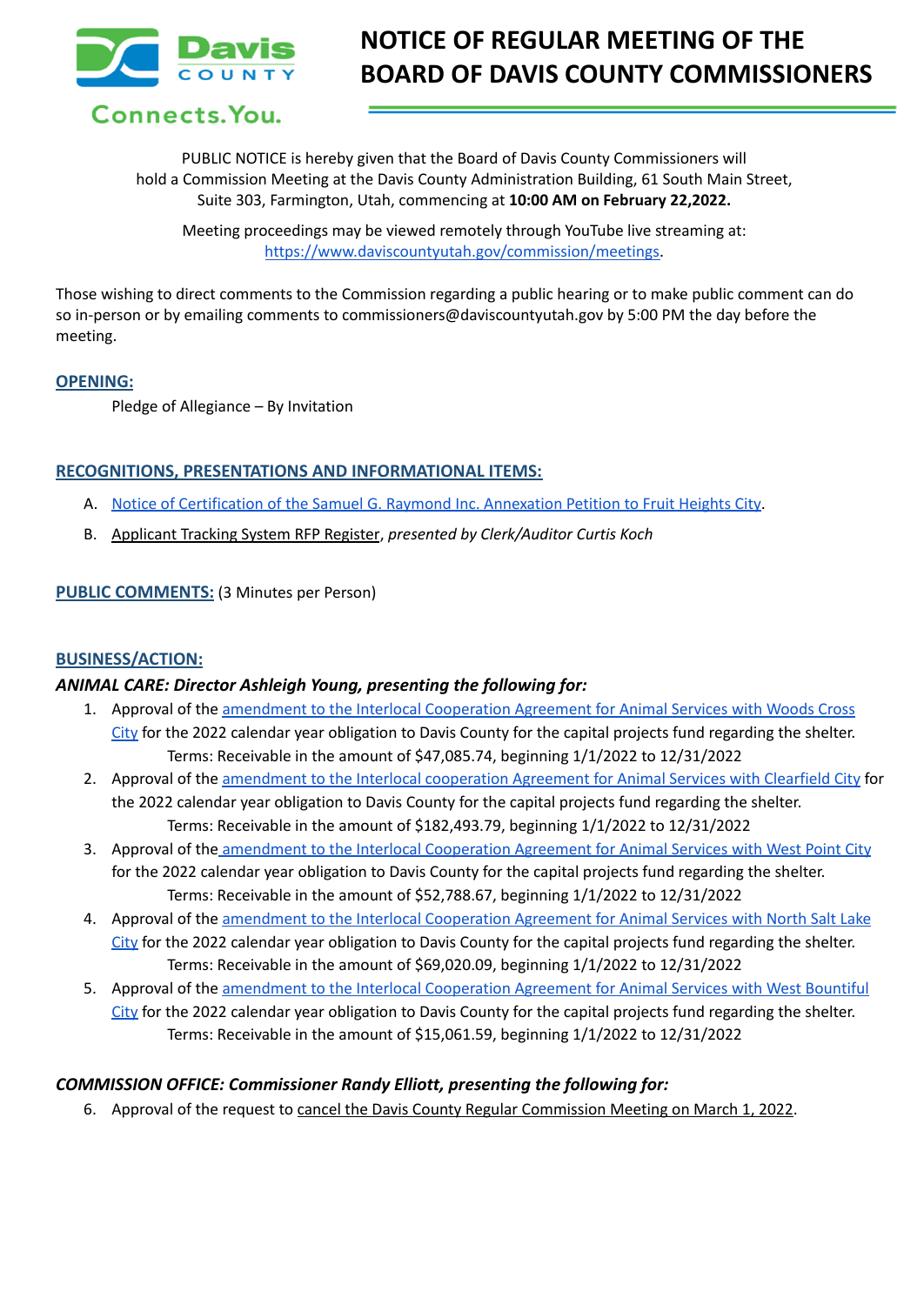## *COMMUNITY & ECONOMIC DEVELOPMENT: Director Kent Andersen, presenting the following for:*

- 7. Approval of the [Sponsorship](https://drive.google.com/file/d/19FyzOPndSVEJeRdakD_2Tc2Mv3nIvQCS/view?usp=sharing) Agreement with the Utah Air Show Foundation for the 2022 Utah Air Show. Terms: Payable in the amount of \$25,000, beginning 2/22/2022 to 6/30/2022
- 8. Approval of the [Summary](https://drive.google.com/file/d/162VZP6UYMyg7Dwk48pw20w5D-yDlWaeD/view?usp=sharing) List of contracts (6) with the Legacy Events Center. Terms: Receivable in the amount of \$1,149.83, beginning 1/5/2022 to 2/12/2022
- 9. Approval of the contract with USA [Wrestling](https://drive.google.com/file/d/1mTFrpnSS8t87vfyVj2B3kJ029GsrmcwZ/view?usp=sharing) Utah for a national wrestling tournament. Terms: Receivable in the amount of \$3,957.44, beginning 6/26/2022 to 6/28/2022
- 10. Approval of the [Summary](https://drive.google.com/file/d/1RKUP2wHk8GeMKgbUx8_N_7-deX1cnt9C/view?usp=sharing) List of contracts (13) with the Legacy Events Center. Terms: Receivable in the amount of \$6,678.89, beginning 1/4/2022 to 8/7/2022
- 11. Approval of the contract with USA [Wrestling](https://drive.google.com/file/d/1tZs0ci3WrVu_R0YWzj4-0HHpUeB7tQ84/view?usp=sharing) Utah for the Western States Wrestling Tournament. Terms: Receivable in the amount of \$7,796.07, beginning 6/17/2022 to 6/25/2022
- 12. Adoption of the resolution accepting the Hill Air Force Base [Compatible](https://docs.google.com/document/d/196paU630javt7xwQEeZKnOwHTh5ABmHm/edit?usp=sharing&ouid=106668054259493981190&rtpof=true&sd=true) Use Plan in good faith and endorsing the [implementation](https://docs.google.com/document/d/196paU630javt7xwQEeZKnOwHTh5ABmHm/edit?usp=sharing&ouid=106668054259493981190&rtpof=true&sd=true) strategies as identified in the Compatible Use Plan. Terms: Beginning 2/22/2022
- 13. Adoption of the resolution endorsing the formation of the Hill Air Force Base [Compatible](https://docs.google.com/document/d/1RFXTC6ZQC9fVE5keVMM_oWFb3bx2oYU0/edit?usp=sharing&ouid=106668054259493981190&rtpof=true&sd=true) Use Plan [Implementation](https://docs.google.com/document/d/1RFXTC6ZQC9fVE5keVMM_oWFb3bx2oYU0/edit?usp=sharing&ouid=106668054259493981190&rtpof=true&sd=true) and Coordination Committee.

Terms: Beginning 2/22/2022

14. Approval of the [contract](https://drive.google.com/file/d/1NLpjWe4B2LkiyD5hff31ODPaczLMLWpP/view?usp=sharing) with Utah Sports Car Club of America to use the Legacy Event Center parking lot for timed course driving when not in use.

Term: Receivable in the amount of \$5,562, beginning 3/13/2022 to 6/4/2022

15. Approval of the contract with Premier Martial Arts for a martial arts demonstration and graduation. Terms: Receivable in the amount of \$2,432.20, beginning 3/28/2022 to 7/6/2022

# *FACILITIES: Director Lane Rose, presenting the following for:*

16. Approval of the **contract with Civil [Solutions](https://drive.google.com/file/d/1Gq2otMQFzCfaW2UOl2OFJUgmzoi84vS1/view?usp=sharing) Group, Inc.** for Geotechnical Services for the Legacy Event Center Campus Redevelopment Construction Project.

Terms: Payable in the amount of \$14,220, beginning 2/22/2022 to 7/31/2022

17. Approval of the contract with Civil [Solutions](https://drive.google.com/file/d/1Y6MU6BvWnc25GHWN8ZHKjKIazEo23AiI/view?usp=sharing) Group, Inc. for Alta Land Survey Services for the Legacy Event Center Campus Redevelopment Construction Project.

Terms: Payable in the amount of \$7,500, beginning 2/22/2022 to 7/31/2022

18. Approval of the General Contractor Agreement with Jardine Malaska [Construction](https://drive.google.com/file/d/1rcf18BC69FDIKYS4VZZPa1F3DrJ655XJ/view?usp=sharing) Services, LLC for the Agriculture Heritage Center construction project. Term: Payable in the amount of \$4,343,864.71, beginning 3/1/2022 to 12/31/2023

#### *GOLF COURSE: Director Dustin Volk, presenting the following for:*

19. Authorization of the written Notice of [Termination](https://drive.google.com/file/d/1Sqo6Dh02hodL3ai1eSGp4aCwrv1aur0x/view?usp=sharing) of the profit sharing contract between Davis County and Derek Schmehl.

Terms: Beginning 2/8/2022

# *HEALTH: Director Brian Hatch, presenting the following for:*

# **HEALTH ENVIRONMENTAL SERVICES**

20. Approval of the Memorandum of [Understanding](https://drive.google.com/file/d/18gIagsTttdtbfTCGzfvOFxUl32HIwqXT/view?usp=sharing) (MOU) with Voyage Academy for a portable high-efficiency particulate air (HEPA) fan/filtration system for improved air circulation utilizing funds received from the CARES Act to assist the School District.

Terms: Payable in an amount not to exceed \$7,400, beginning 2/22/2022 to 12/31/2022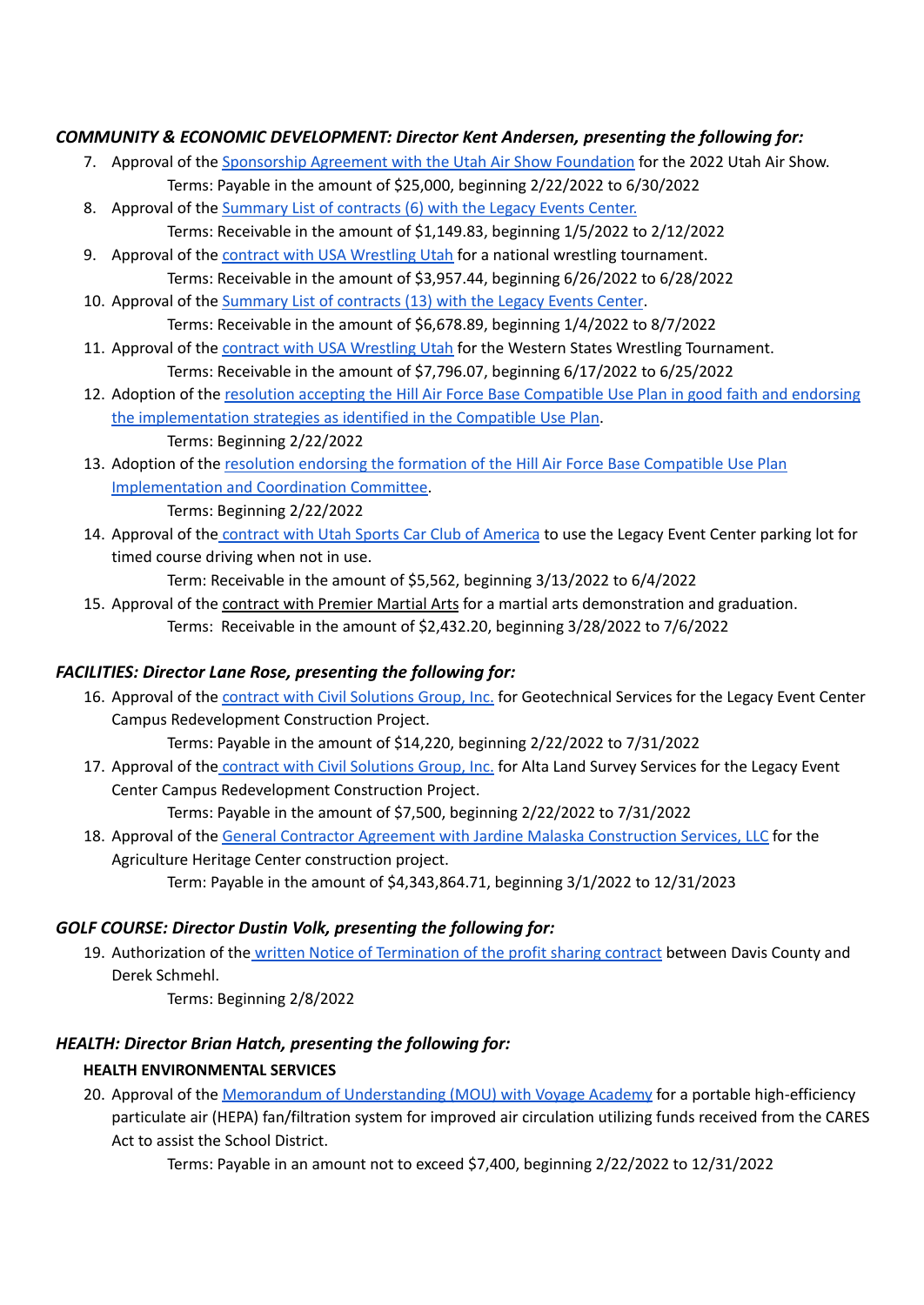21. Approval of the Memorandum of [Understanding](https://drive.google.com/file/d/1E5aU8KeWiYyx7KvZ9tbVU2ASxHv46-Wj/view?usp=sharing) (MOU) with Legacy Preparatory Academy for a portable high-efficiency particulate air (HEPA) fan/filtration system for improved air circulation utilizing funds received from the CARES Act to assist the School District.

Terms: Payable in an amount not to exceed \$6,298.25, beginning 2/22/2022 to 12/31/2022

22. Approval of the Memorandum of [Understanding](https://drive.google.com/file/d/1ylSwixiqQkwFsZngkQoJFmLPf_a_wrjo/view?usp=sharing) (MOU) with Syracuse Arts Academy for a portable high-efficiency particulate air (HEPA) fan/filtration system for improved air circulation utilizing funds received from the CARES Act to assist the School District.

Terms: Payable in an amount not to exceed \$213,332.80, beginning 2/22/2022 to 12/31/2022

23. Approval of the amendment to the Vehicle Repair and [Replacement](https://drive.google.com/file/d/1uG_NQef1sMfBKydCMOvnGFibFjcoJ5uX/view?usp=sharing) Assistance Program (VRRAP) Contract with the Utah Department of [Environmental](https://drive.google.com/file/d/1uG_NQef1sMfBKydCMOvnGFibFjcoJ5uX/view?usp=sharing) Quality, Division of Air Quality amending the scope of work and updating the terms and conditions from EPA.

Terms: Receivable in the amount of \$1,219,911 (no change), beginning 2/1/2022 to 8/1/2024 **HEALTH COMMUNITY SERVICES**

- 24. Approval of the contract [agreement](https://drive.google.com/file/d/154hIq8uinOr4z4jkr8xbQI3qNHYlrSjG/view?usp=sharing) with the Davis County Hispanic Prevention Coalition for pass-through funding for a prevention program to address youth use of e-cigs, marijuana, and other drugs in Davis County. Terms: Payable in an amount up to \$38,250, beginning 2/22/2022 to 7/15/2022
- 25. Approval of the [amendment](https://drive.google.com/file/d/1B9kG0lMTrQz_UDBkDVAlg9u8-TjWVm69/view?usp=sharing) to the FY22 Violence and Injury Prevention Program Contract with the Utah [Department](https://drive.google.com/file/d/1B9kG0lMTrQz_UDBkDVAlg9u8-TjWVm69/view?usp=sharing) of Health increasing the contract amount and adding CORE State Violence and Injury Prevention Program (SVIPP) Grant activities and improving the Health of People with Mobility Limitations and Intellectual Development Disabilities activities.

Terms: Receivable in an increased amount of \$42,865.51

#### **HEALTH EPIDEMIOLOGY**

26. Approval of the **[amendment](https://drive.google.com/file/d/1tBpZohcEu88AAu3XBumER0P-K54KMAhe/view?usp=sharing) to the HIV Prevention Contract with the Utah Department of Health** increasing the contract amount and replacing Attachment A.

Terms: Receivable in an increased amount of \$7,050, beginning 1/1/2022 to 12/31/2022

27. Approval of the [amendment](https://drive.google.com/file/d/1sTo9tjfzNcwQIzXPyJlTNYOs3a4Qcx4P/view?usp=sharing) to the TB Prevention and Control Contract with the Utah Department of Health increasing funding and replacing Attachment A.

Terms: Receivable in an increased amount of \$2,576, beginning 1/1/2022 to 12/31/2022

28. Approval of the amendment to the STD Disease [Intervention](https://drive.google.com/file/d/1BYsg7_rLQmV9Rdx1j1zK0FREM0krV1Lw/view?usp=sharing) Services Contract with the Utah Department of [Health](https://drive.google.com/file/d/1BYsg7_rLQmV9Rdx1j1zK0FREM0krV1Lw/view?usp=sharing) increasing the contract amount and replacing Attachment A in exchange for continued services. Terms: Receivable in an increased amount of \$44,497, beginning 1/1/2022 to 12/31/2022

#### **HEALTH FAMILY HEALTH SERVICES**

29. Approval of the Nonprofit Recipient Partner [Agreement](https://drive.google.com/file/d/1kqfEDi5_Z8RklCKolHFQfyBbe6gJQGQc/view?usp=sharing) with the Utah Diaper Bank through the Davis County Health [Department](https://drive.google.com/file/d/1kqfEDi5_Z8RklCKolHFQfyBbe6gJQGQc/view?usp=sharing) (WIC) program to assist in providing diapers free of charge for families in crisis to meet their need for diapers.

Terms: Beginning 1/1/2022

#### **HEALTH SENIOR SERVICES**

30. Approval of the Purchase Order with Utah State [University](https://drive.google.com/file/d/1DyZOBI1c2f3uWBp6Xedk5sP6qRUfRJi-/view?usp=sharing) for the Adults with Disabilities Resource Center (ADRC) program providing funds to support services to older adults and people with disabilities due to COVID-19.

Terms: Receivable in the amount of \$5,000, beginning 1/25/2022 to 4/1/2022

31. Approval of the [amendment](https://drive.google.com/file/d/16eBvv0r4eQRTw-R1gEq8_F_XqwV6zNZY/view?usp=sharing) to the State Fiscal Year 2022 Pass Through Contract with the Utah Department of Human [Services,](https://drive.google.com/file/d/16eBvv0r4eQRTw-R1gEq8_F_XqwV6zNZY/view?usp=sharing) Division of Aging and Adult Services increasing funding for the Alzheimer's Disease and Related Dementias (ADRD) program.

Terms: Receivable in the amount of \$10,000, beginning 2/22/2022 to 6/30/2022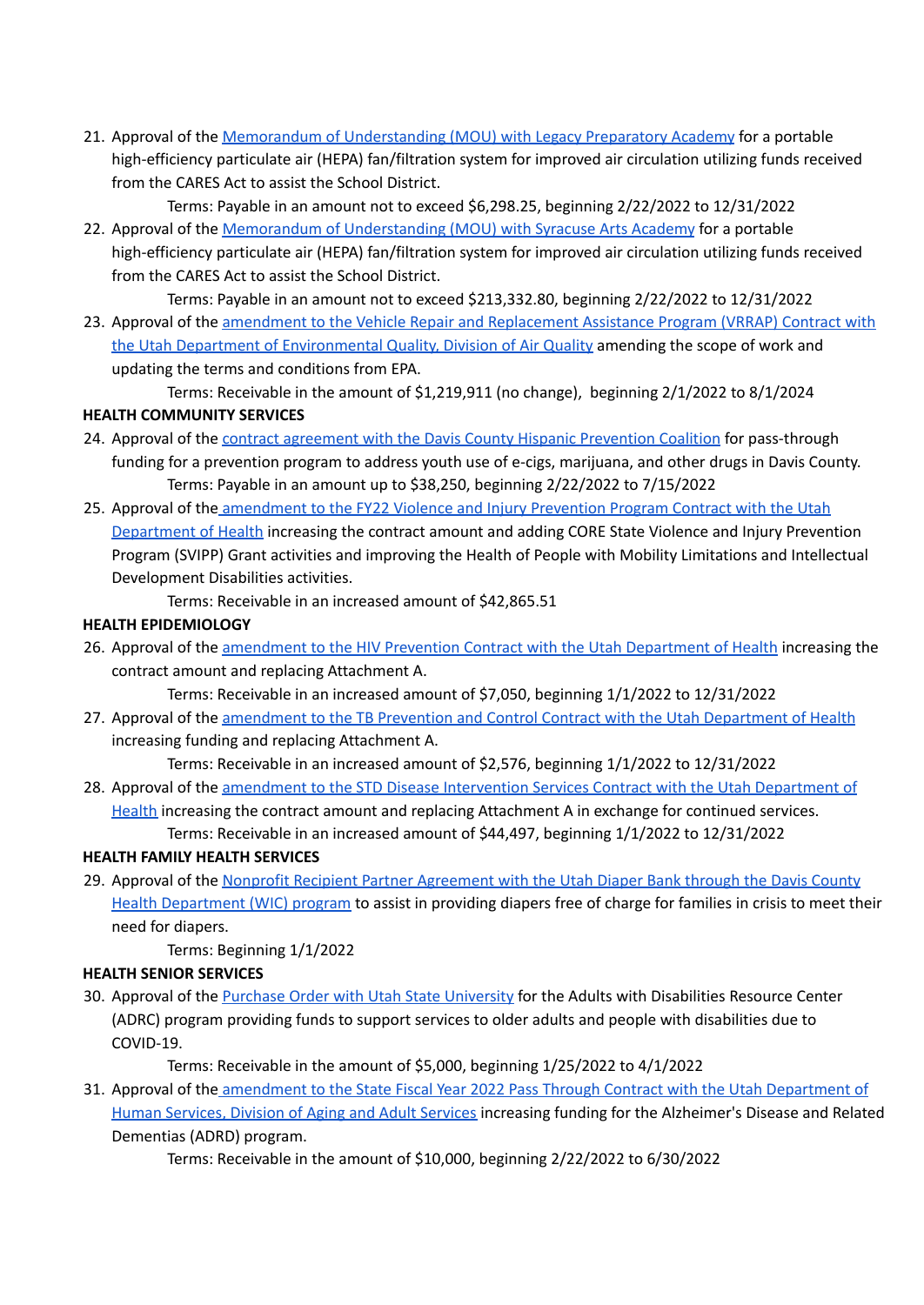## *HUMAN RESOURCES: Deputy Director John Robinson, presenting the following for:*

- 32. Approval of the revised and updated version of Davis County Policies & Procedures #260 [Performance](https://drive.google.com/file/d/1tNmNGIhGlqpfsq9DBmIkqP6WJ4iQnmfm/view?usp=sharing) [Evaluations.](https://drive.google.com/file/d/1tNmNGIhGlqpfsq9DBmIkqP6WJ4iQnmfm/view?usp=sharing)
- 33. Approval of the [agreement](https://drive.google.com/file/d/1g0aNfAi8Uzk-SDJAdYdBJwsAujE2_TPu/view?usp=sharing) with Sun Life Assurance Company to pay employer Federal Insurance Contributions Act (FICA) match and to engage in W-2 tax reporting service for eligible employees who receive Long-Term Disability (LTD) payments.

Terms: Beginning 1/1/2022

34. Approval of the [appointment](https://drive.google.com/file/d/1wljY_dJfz8tkVYVSwDDTlvxz7aUJJFhC/view?usp=sharing) of Ms. Mikel Birch to the Davis County Career Service Council. Terms: Beginning 2/22/2022 to 2/21/2025

## *LIBRARY: Deputy Director Ellen Peterson, presenting the following for:*

35. Approval of the Licensed Data Schedule to the Master Product Suite [Agreement](https://drive.google.com/file/d/1KQhErlWgkNC3cnlCL0L16BAACZBbMXdp/view?usp=sharing) with Data Axle Inc. for Reference Solution License.

Terms: Payable in the amount of \$3,309 per year, beginning 1/15/2022 to 1/14/2025

#### *SHERIFF'S OFFICE: Chief Deputy Susan Poulsen, presenting the following for:*

36. Approval of the [Sponsorship](https://drive.google.com/file/d/17Ld1cC88IJaBPLf-DYi5X3SuM9BAMHwR/view?usp=sharing) Agreement with The Daily Rise Coffee Company to provide coffee for law enforcement training purposes.

Terms: Receivable in a minimum amount of \$5 in product, beginning 2/22/2022

37. Approval of the Training Reimbursement Agreement with Nathan Warren Johnson for Special Functions and Basic Corrections Training.

> Terms: Payable in the amount of \$13,876, beginning on the date of graduation from the Corrections Academy, ending two years from that date.

38. Approval of the Training Reimbursement Agreement with Michael Jonathan Woods for the Basic Corrections Academy.

> Terms: Payable in the amount of \$5,513.60, beginning on the date of graduation from the Corrections Academy, ending two years from that date.

39. Approval of the Service Provider Contract with Prism Systems [Corporation](https://drive.google.com/file/d/1YMIk0X-QqjL_Y9k877V7lR2O-VtdeNFz/view?usp=sharing) for Davis County Jail touch-screen maintenance.

Terms: Payable in the amount of \$38,400, beginning 2/22/2022 to 12/31/2022

- 40. Approval of the Memorandum of [Understanding](https://drive.google.com/file/d/1QQen_s_itUsflE0Aj4zS9pSTuuTo0apI/view?usp=sharing) (MOU) with the United States Department of Agriculture [\(USDA\)](https://drive.google.com/file/d/1QQen_s_itUsflE0Aj4zS9pSTuuTo0apI/view?usp=sharing) Forest Service for mutual law enforcement interests in the USDA Forest Service areas of Davis County. Terms: Beginning on the date of the last signature and ending 3/1/2024
- 41. Approval of the Memorandum of [Understanding](https://drive.google.com/file/d/1BAuA0WjA2i4UvzxLFL1Wju3ayh4Dr-nz/view?usp=sharing) (MOU) with the 75th Security Forces Squadron (HAFB) for mutual support in force protection and police incident response.
- Terms: Beginning the day after the last party signs the contract, continuing for a three (3) year period. 42. Approval of the Release of Liability, Waiver of Rights, and Participant Agreement (Participant 1) for the Secure

Continuous Remote Alcohol Monitoring (SCRAM) program.

Terms: Receivable in a varied amount based on used tests and monitoring fees.

43. Approval of the Release of Liability, Waiver of Rights, and Participant Agreement (Participant 2) for the Secure Continuous Remote Alcohol Monitoring (SCRAM) program.

Terms: Receivable in a varied amount based on used tests and monitoring fees.